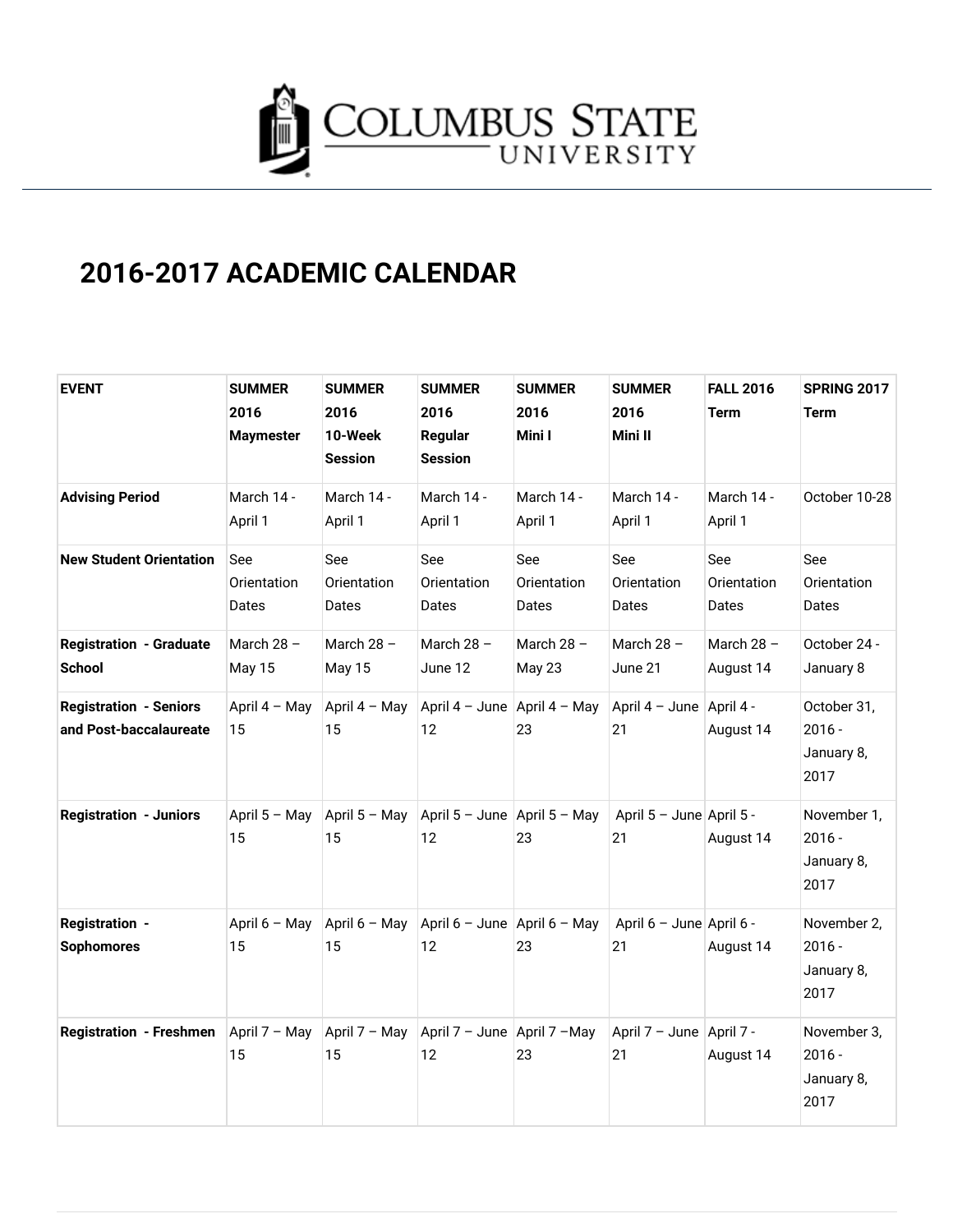| <b>EVENT</b>                                                                          | <b>SUMMER</b><br>2016<br><b>Maymester</b> | <b>SUMMER</b><br>2016<br>10-Week<br><b>Session</b>                    | <b>SUMMER</b><br>2016<br>Regular<br><b>Session</b> | <b>SUMMER</b><br>2016<br>Mini I                | <b>SUMMER</b><br>2016<br>Mini II | <b>FALL 2016</b><br><b>Term</b>                                   | <b>SPRING 2017</b><br><b>Term</b>                   |
|---------------------------------------------------------------------------------------|-------------------------------------------|-----------------------------------------------------------------------|----------------------------------------------------|------------------------------------------------|----------------------------------|-------------------------------------------------------------------|-----------------------------------------------------|
| <b>Registration - Non-</b><br>degree, Transient,<br>and Audit Students                | April 8 - May<br>15                       | April 8 - May<br>15                                                   | April 8 - June April 8 - May<br>12                 | 23                                             | April 8 - June April 8 -<br>21   | August 14                                                         | November 4,<br>$2016 -$<br>January 8,<br>2017       |
| <b>Application Deadline for</b><br><b>Graduation</b>                                  | May 13                                    | May 13                                                                | May 13                                             | May 13                                         | May 13                           | August 8                                                          | December 16                                         |
| <b>Schedule Change,</b><br>Drop/Add (100% Refund)                                     | May 16                                    | May 16                                                                | June 13-14                                         | May 16-17                                      | June 22-23                       | August 15-19                                                      | January 9-13                                        |
| Deadline to Withdraw with May 20<br>a WP<br>(See Withdrawal Dates<br>for short-terms) |                                           | <b>May 20</b>                                                         | June 23                                            | <b>May 26</b>                                  | July 6                           | September 8                                                       | February 2                                          |
| <b>Census One Date</b>                                                                | July 8                                    | July 8                                                                | July 8                                             | July 8                                         | July 8                           | Oct 7                                                             | Feb 22                                              |
| <b>Census Two Date</b>                                                                | July 15                                   | July 15                                                               | July 15                                            | July 15                                        | July 15                          | <b>Oct 14</b>                                                     | March 3                                             |
| <b>Holiday (no classes)</b>                                                           | May 30<br><b>Memorial Day</b>             | <b>May 30</b><br><b>Memorial Day</b><br>July 4<br>Independence<br>Day | July 4<br>Independence Memorial Day<br>Day         | <b>May 30</b><br>July 4<br>Independence<br>Day | July 4<br>Independence<br>Day    | Sept 5 Labor<br>Day<br>Nov 21-27 Fall March 18-24<br><b>Break</b> | <b>MLK Holiday</b><br>Jan 16<br><b>Spring Break</b> |
| <b>Classes Begin</b>                                                                  | May 16                                    | May 16                                                                | June 13                                            | May 16                                         | June 22                          | August 15                                                         | January 9                                           |
| <b>Midterm Exams</b><br>(See Grades by Terms<br>for short-terms)                      | May 24                                    | June 17                                                               | <b>July 5-6</b>                                    | June 1                                         | July 11                          | October 3-7                                                       | February 27 -<br>March <sub>3</sub>                 |
| <b>Midterm Grades Due</b><br>(See Grades by Terms<br>for short-terms)                 | <b>May 26</b>                             | June 20-21                                                            | July 11                                            | June 6                                         | July 13                          | October 10-13 March 6-9                                           |                                                     |
| <b>Classes End</b>                                                                    | June 3                                    | July 22                                                               | July 28                                            | June 20                                        | July 27                          | Dec 1 for TR<br>classes<br>Dec 5 for<br><b>MWF</b> classes        | April 27 TR<br>classes<br>May 1 MWF<br>classes      |
| <b>Study Day</b>                                                                      | N/A                                       | N/A                                                                   | N/A                                                | N/A                                            | N/A                              | December 6                                                        | May 2                                               |
| <b>Final Exams</b>                                                                    | June 6                                    | July 22                                                               | August 1-4                                         | June 21                                        | July 28                          | December 7-<br>10, 12                                             | May 3-6, 8                                          |
| <b>Grades are Due</b><br>(See Grades by Terms<br>for short-terms)                     | June 9<br>by 12:00 p.m.                   | August 8<br>by 12:00 p.m.                                             | August 8<br>by 12:00 p.m.                          | August 8<br>by 12:00 p.m.                      | August 8<br>by 12:00 p.m.        | December 14<br>by 12:00 p.m.                                      | May 10<br>by 12:00 p.m.                             |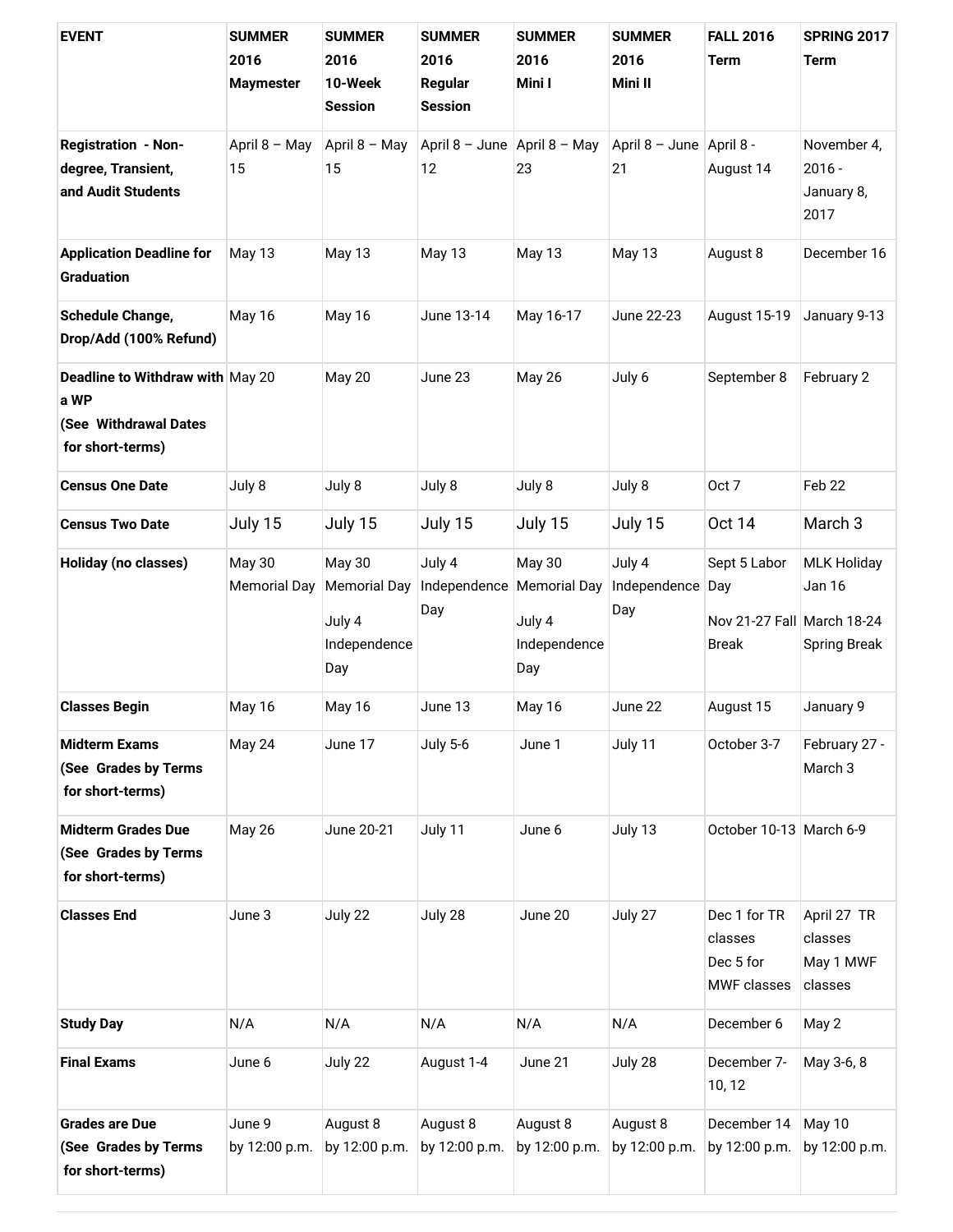| <b>EVENT</b>               | <b>SUMMER</b><br>2016<br><b>Maymester</b> | <b>SUMMER</b><br>2016<br>10-Week<br><b>Session</b> | <b>SUMMER</b><br>2016<br>Regular<br><b>Session</b>                                                  | <b>SUMMER</b><br>2016<br>Mini I | <b>SUMMER</b><br>2016<br>Mini II | <b>FALL 2016</b><br><b>Term</b> | <b>SPRING 2017</b><br><b>Term</b>                                                                                                                         |
|----------------------------|-------------------------------------------|----------------------------------------------------|-----------------------------------------------------------------------------------------------------|---------------------------------|----------------------------------|---------------------------------|-----------------------------------------------------------------------------------------------------------------------------------------------------------|
| <b>Grades are Official</b> | August 11                                 | August 11                                          | August 11                                                                                           | August 11                       | August 11                        | January 2,<br>2017              | <b>May 15</b>                                                                                                                                             |
| <b>Graduation Ceremony</b> | <b>Dec 10</b>                             | <b>Dec 10</b>                                      | Fall Ceremony Fall Ceremony Fall Ceremony Fall Ceremony Fall Ceremony Fall Ceremony COEHP<br>Dec 10 | Dec 10                          | <b>Dec 10</b>                    | Dec 10                          | May 12 at<br>5pm<br>COLS<br>May 13 at<br>10am<br>COA and COB<br>May 13 at<br>3pm<br>All<br>ceremonies<br>will be held at<br>the CSU<br>Lumpkin<br>Center. |

 $\land \land$  Return to Top

## **2016-2017 ADMISSION, FINANCIAL AID, AND PAYMENT DEADLINE CALENDAR**

| <b>EVENT</b>                                                        | <b>SUMMER</b><br>2016<br><b>Maymester</b> | <b>SUMMER</b><br>2016<br>10-Week<br><b>Session</b> | <b>SUMMER</b><br>2016<br><b>Regular</b><br><b>Session</b> | <b>SUMMER</b><br>2016<br>Mini I | <b>SUMMER</b><br>2016<br>Mini II | <b>FALL 2016</b><br><b>Term</b> | <b>SPRING 2017</b><br><b>Term</b> |
|---------------------------------------------------------------------|-------------------------------------------|----------------------------------------------------|-----------------------------------------------------------|---------------------------------|----------------------------------|---------------------------------|-----------------------------------|
| <b>Admissions Application</b><br><b>Deadline</b>                    | April 15                                  | April 15                                           | April 15                                                  | April 15                        | April 15                         | June $30$                       | November 30                       |
| <b>Admission Document</b><br><b>Deadline</b>                        | April 30                                  | April 30                                           | April 30                                                  | April 30                        | April 30                         | July 15                         | December 11                       |
| <b>Financial Aid Priority</b><br><b>Processing Deadline</b>         | March 13                                  | March 13                                           | March 13                                                  | March 13                        | March 13                         | March 13                        | October 30                        |
| Pell Grant payments based   TBD<br>on enrollment as of this<br>date |                                           | TBD                                                | June 14                                                   | TBD                             | TBD                              | August 19                       | January 13                        |